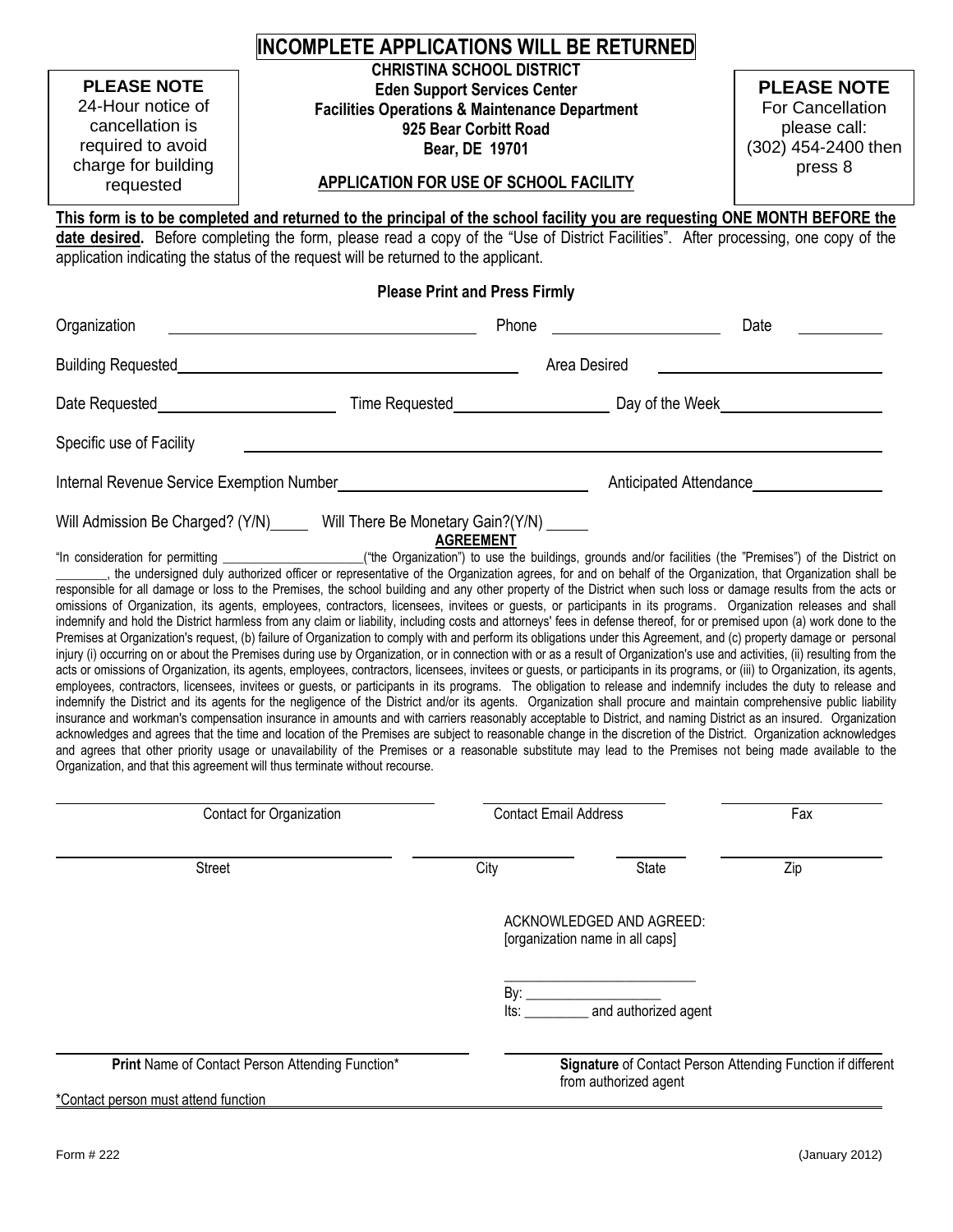|                                                                        |                                              |                                                                                                                                                                                                                                      | Date                         |
|------------------------------------------------------------------------|----------------------------------------------|--------------------------------------------------------------------------------------------------------------------------------------------------------------------------------------------------------------------------------------|------------------------------|
|                                                                        |                                              | Chief Custodian's Acknowledgement of Requirements example and the control of Requirements of Requirements and the control of Requirements of Requirements and the control of Requirements of Requirements and the control of R       | Date                         |
| <b>COST ESTIMATES: (see separate page outlining charges)</b>           |                                              |                                                                                                                                                                                                                                      |                              |
| <b>Usage Fee</b>                                                       | \$                                           | <u>and the contract of the contract of the contract of the contract of the contract of the contract of the contract of the contract of the contract of the contract of the contract of the contract of the contract of the contr</u> | If Charging to School budget |
| <b>Custodial Overtime Hours</b>                                        |                                              | <u>Hrs.</u>                                                                                                                                                                                                                          | Enter Code ____________      |
| <b>Total Cost Estimate</b>                                             | \$                                           | <u> 1989 - Johann John Stone, markin f</u>                                                                                                                                                                                           |                              |
| <b>Approved</b>                                                        | Manager, Facilities Operations & Maintenance | <b>Not Approved</b>                                                                                                                                                                                                                  | Date                         |
|                                                                        |                                              |                                                                                                                                                                                                                                      |                              |
|                                                                        |                                              | A COPY OF THIS FORM MUST BE AT THE SITE THE USER MUST SIGN OFF ON THE DAY OF THE EVENT                                                                                                                                               |                              |
| DAY OF EVENT USER SIGN-OFF                                             |                                              |                                                                                                                                                                                                                                      |                              |
| I have reviewed, inspected and approved the Premises for all purposes: |                                              |                                                                                                                                                                                                                                      |                              |
|                                                                        |                                              |                                                                                                                                                                                                                                      |                              |

**Signature** of Contact Person Attending Function Date

**\_\_\_\_\_\_\_\_\_\_\_\_\_\_\_\_\_\_\_\_\_\_\_\_\_\_\_\_\_\_\_\_\_\_\_\_\_\_\_\_\_\_\_\_\_\_\_\_\_\_\_\_\_\_\_\_\_\_\_\_\_\_ \_\_\_\_\_\_\_\_\_\_\_\_\_\_\_\_\_\_\_**